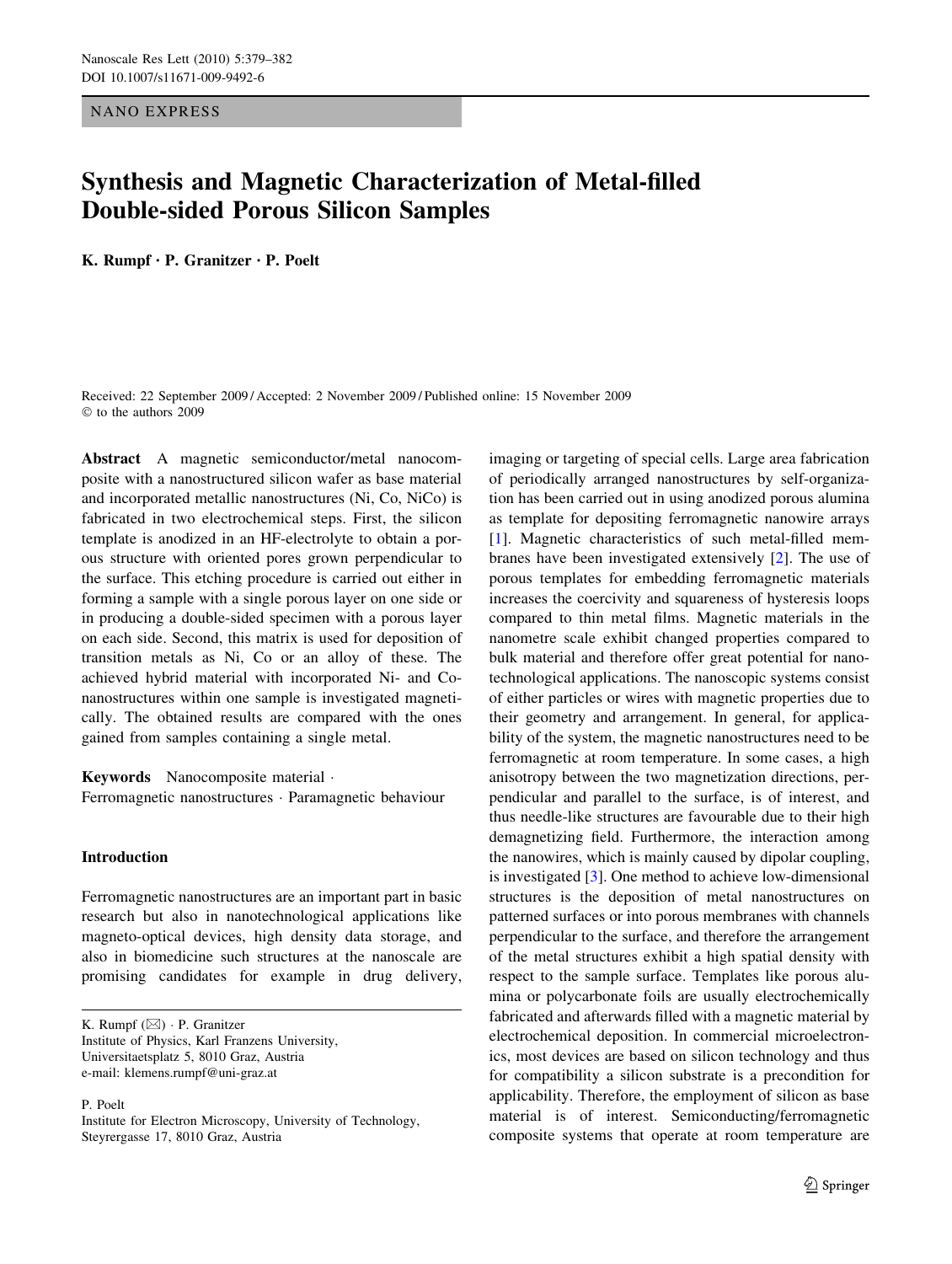required. The presented nanocomposite, consisting of a porosified silicon matrix and embedded ferromagnetic nanostructures can be tuned in their magnetic behaviour by controlling the electrochemical deposition parameters.

### Experiments

As template for the incorporation of ferromagnetic nanostructures, porous silicon (PS) offering morphologies in the meso/macro porous regime is used. For the preparation of single-sided as well as for double-sided porous silicon, a double-tank electrolytic cell is utilized with HF-solution on both sides. The electrolyte also acts to contact the anodic side of the sample. In the first case, a constant current density between 50 and 100 mA/ $\text{cm}^2$  is employed, whereas the double-sided specimens are fabricated with an alternating current. The frequency is typically 0.1 Hz. Under these conditions, pore-diameters of 40 nm up to 80 nm can be achieved dependent on the applied current density [\[4](#page-3-0)]. For the presented investigations, PS-matrices with an average pore-diameter of 80 nm and an interpore-spacing of about 40 nm are used. The incorporation of the nanostructures is performed by electrochemical deposition of a metal from a metal salt solution. The metal deposition is carried out by pulsed deposition technique with frequencies between 0.025 and 0.1 Hz. The applied current density has been varied between 10 and 25 mA/cm<sup>2</sup>. The electrolyte is composed of NiCl and NiSO<sub>4</sub> for Ni-deposition and of  $CoSO<sub>4</sub>$  for Co-deposition. To obtain a NiCo alloy, the Ni- and Co-salt solutions are mixed in the ratio 2:1 [[5\]](#page-3-0).

To achieve an extension of the nanosystem leading to novel magnetic behaviour, silicon wafers have been etched on both sides resulting in two porous layers of about  $30 \mu m$ each. These double sided matrices, offering the same morphology on both sides are filled with either the same metal on both sides or with two different metals. To reduce the thickness of the remaining silicon bulk material in between the porous layers, the wafer has first been thinned down to about 45 µm and then been anodized on both sides (Fig. 1). Both layers offer a thickness of about 10  $\mu$ m each, thus the remaining bulk silicon is  $25 \mu m$ . The aim is to achieve samples with very thin layers of remaining bulk silicon (around ten nanometres) to investigate the magnetic interaction between the two layers.

The morphology and structure of the nanocomposite material is characterized by scanning electron microscopy. Magnetization measurements are performed by SQUIDmagnetometry, whereas the sample with an area of  $12 \text{ mm}^2$ is placed as usual within a straw, which is mounted on the sample holder. The magnetic field is applied either perpendicular or parallel to the sample surface that means in



Fig. 1 Thinned silicon wafer with an entire thickness of about  $45 \mu m$ porosified on both sides. The two porous silicon layers have a thickness of about 10 µm each

case of the investigated samples in easy axis or hard axis direction (parallel or perpendicular to the pores).

#### Results

Considering magnetization measurements of a porous silicon/metal nanocomposite, one sees that the magnetic behaviour is composed of two terms. A first one is observed at magnetic fields below the saturation magnetization of the incorporated metal. This behaviour is due to the ferromagnetic behaviour of the metal structures and strongly depends on the geometry of the precipitations. Samples containing mainly metal particles offer a higher coercivity but the magnetic anisotropy is less than for specimens containing more needle-like structures [\[4](#page-3-0)]. Comparing Ni and Co-filled samples, one can see that in both cases, the dependence on the geometry is similar. In case of particles deposited within the pores, having a similar spatial distribution for both materials, different magnetic anisotropy is observed. In case of deposited Ni-particles, the anisotropy between the two magnetization directions is about 50%, whereas in case of Co particles of similar size and density of the spatial distribution, the anisotropy is in the range of only 10%. This indicates that the Ni particles strongly interact along the pores in contrast to the Co particles, which seem more or less uncoupled [\[5](#page-3-0)].

Figure [2](#page-2-0) shows a scanning electron micrograph, gained from back scattered electrons, of a double-sided porous silicon sample. One side is filled with Ni, the other one with Co. The hysteresis loop of this sample exhibits two different slopes caused by the different saturation magnetization of the two deposited metals. First, up to a field of 500 Oe, the ferromagnetic behaviour of Ni is dominant, and above the saturation of the Ni-structures, the behaviour of the Co structures, which are saturated at higher fields, becomes more distinctive (Fig. [3\)](#page-2-0).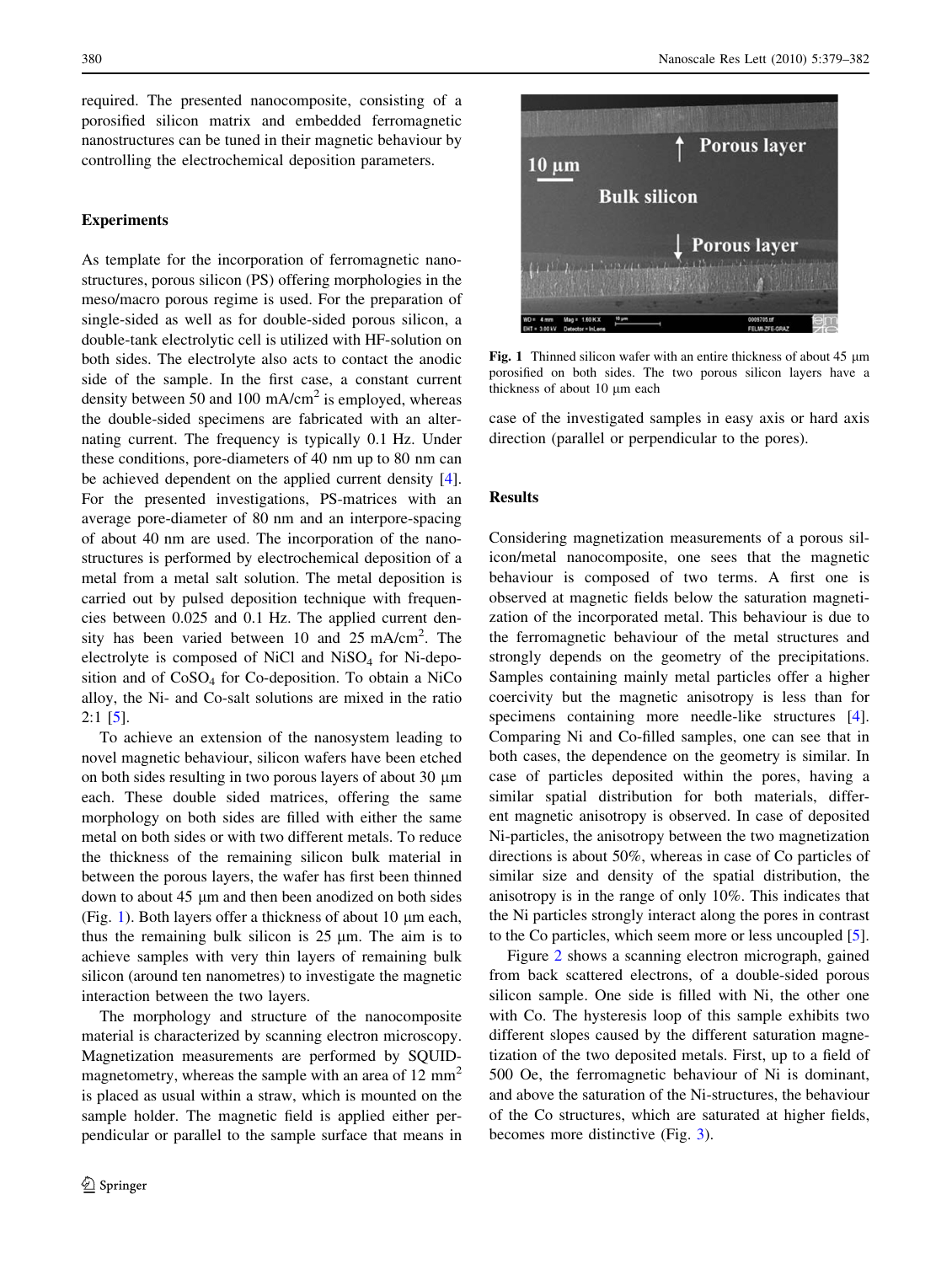<span id="page-2-0"></span>Fig. 2 SEM-image gained from the back scattered electrons shows the cross section of the two porous layers of a doublesided sample. One side is filled with Ni, the other one with Co. The remaining bulk silicon layer between the two layers is about  $450 \mu m$ , which is not shown in the picture



Fig. 3 Magnetization measurements performed on a double sided etched porous silicon sample, whereas the two porous layers are filled with two different metals, namely Ni and Co. Due to the distinct saturation magnetization of the two deposited metals, the hysteresis loop shows two different slopes

A further magnetic term is observed at magnetic fields greater than the saturation magnetization of the incorporated metal. In this high field region up to an available field of 7 T, the samples show an enhancement of the magnetization with increasing magnetic field without saturation. This non-saturating magnetization term is observed independent of the shape of the embedded metal-structures [\[6](#page-3-0)]. Above the saturation magnetization of the incorporated metal, the magnetization measured at a certain field decreases with increasing temperature. The temperature dependence of the high field term shows a paramagneticlike behaviour and follows exactly the Curie–Weiss law. The non-saturating increase in the magnetization with the applied magnetic field is independent on the geometry of the deposited metal structures but strongly depends on the kind of deposited metal and is much less for Co than for Ni [\[6](#page-3-0)].

Considering samples with a porous silicon layer on each side and both of them filled with a different metal (Ni, Co), one can also observe this non-saturating term at high magnetic fields, which is a mixture of the contributions of both materials. In Fig. 4, this term occurring additionally to the ferromagnetic behaviour is shown. For all investigated



Fig. 4 Non-saturating term occurring at high magnetic fields above the saturation magnetization of the deposited metal measured on a double-sided sample with two different metals deposited (Ni, Co). The measurements are performed between 4.2 and 310 K with an applied magnetic field perpendicular to the sample surface. A temperature dependence is observed showing a decrease in the magnetization with increasing temperature

samples, Ni-, Co- and Ni/Co-filled, this unexpected nonsaturating high-field term exhibits an enhancement with increasing magnetic field, which is nearly linear, measured at temperatures above 80 K. The occurrence of this additional high-field contribution is still not completely understood but there are hints to be caused by orbital currents in the silicon skeleton [\[7](#page-3-0)].

A new kind of magnetism is also observed by some groups in usually diamagnetic systems as thiol capped gold-nanoparticles or thin gold layers [[8\]](#page-3-0) caused by a strong spin–orbit coupling due to a broken symmetry at the surface. An enhancement of the orbital moment and the magnetic anisotropy by a tetragonal distortion of the lattice of FeCo-alloy films is demonstrated by [\[9](#page-3-0)]. Recently, a unique kind of giant magnetic behaviour observed in organic monolayers is explained by Bose condensation of the electrons into a single low angular momentum quantum state caused by triplet pairing [\[10](#page-3-0)]. The occurring paramagnetism is explained by an internal angular momentum. Considering the PS/metal composite, the occurrence of the non-saturating paramagnetic term could be explained by an